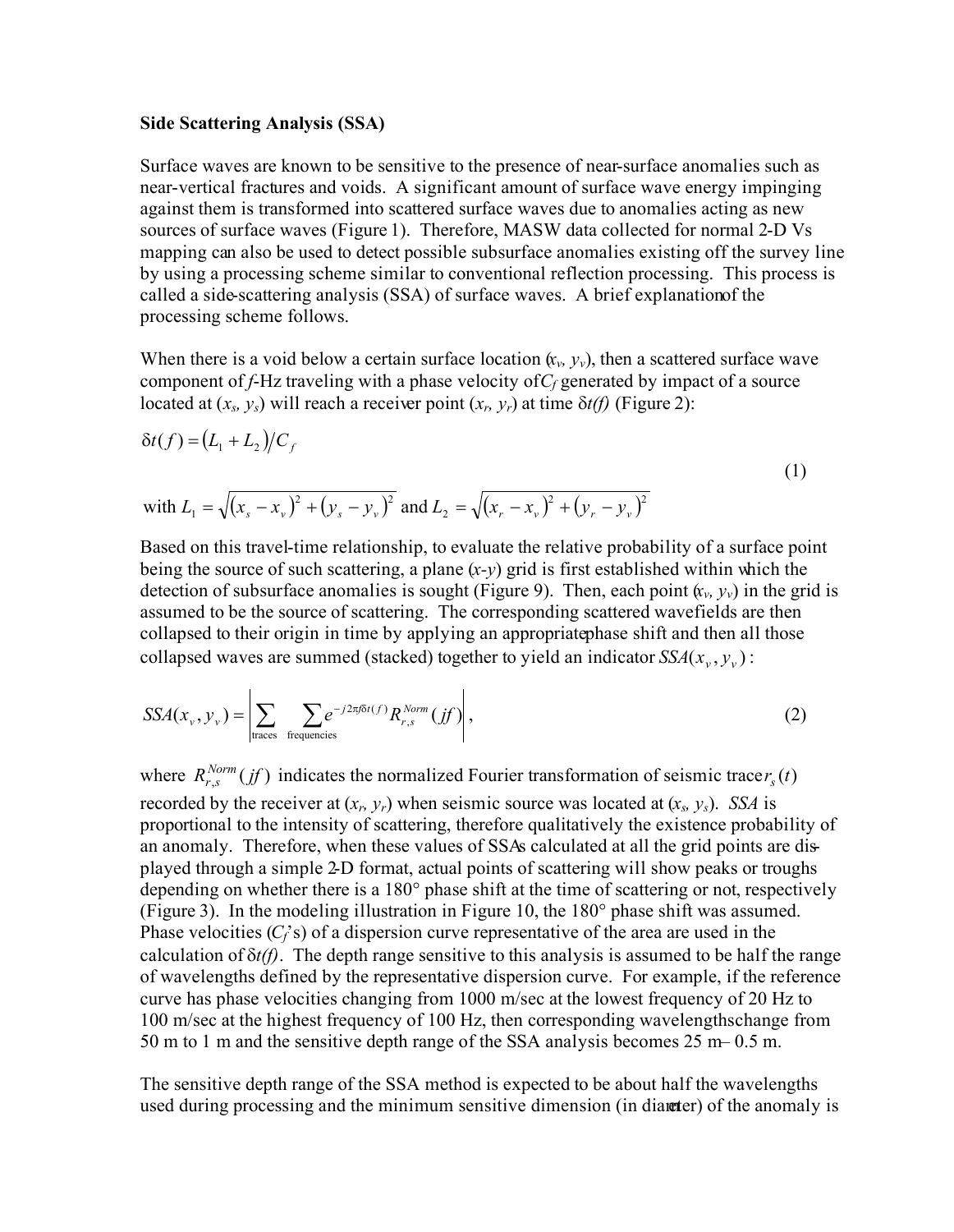expected to be about 10% of its depth of existence. For example, if the reference curve had wavelengths of  $4-20$  m, then a depth (z) of  $2-10$  m is sensitive for those anomalies larger than 0.2 m existing at  $z = 2$  m, 0.5 m existing at  $z = 5$  m, and so on.



Figure 1. A plane-view schematic illustrating the scattered surface wavegeneration that can be set off by a near-surface anomaly like a void.